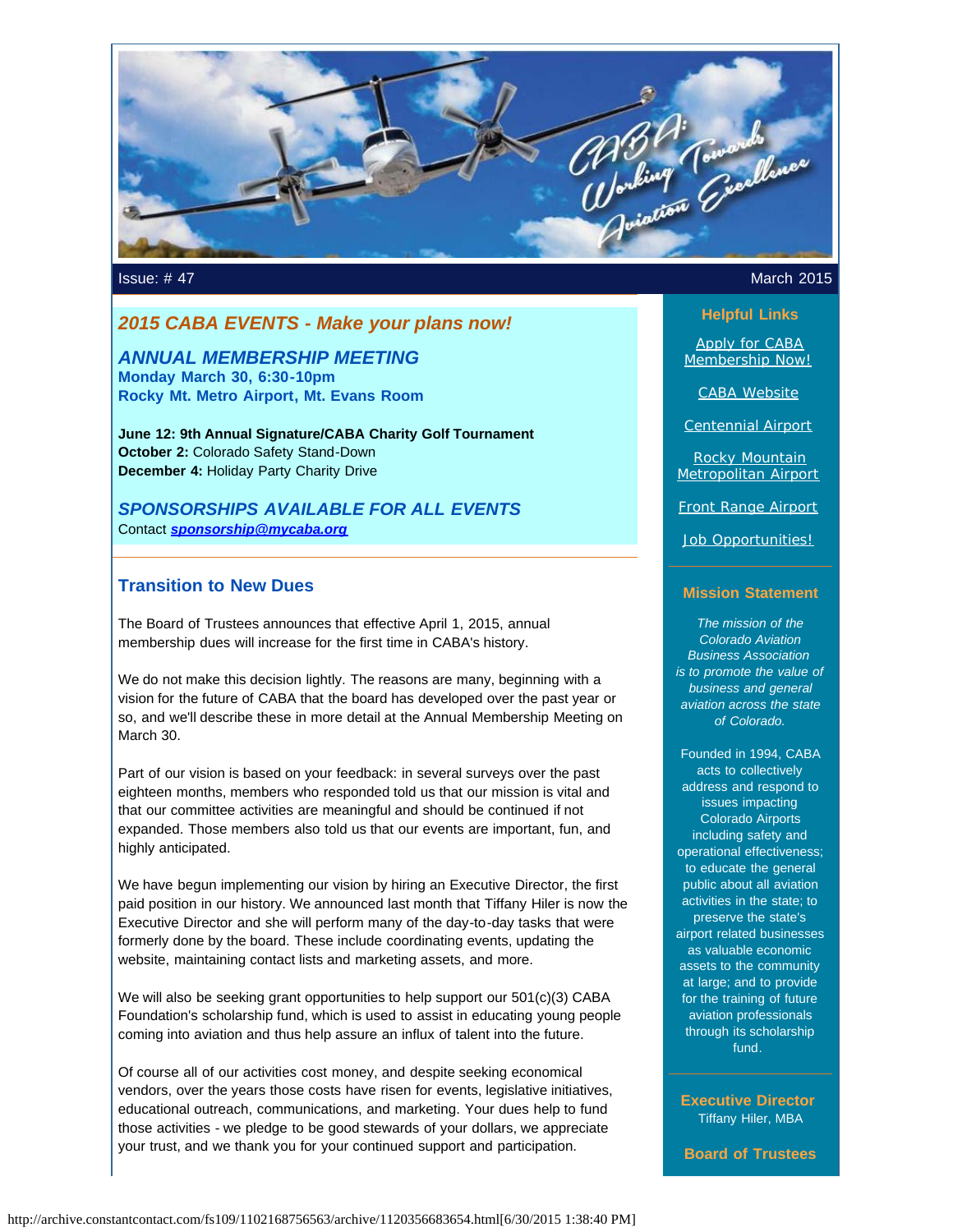All the above being said, we believe the increase is reasonable: Individual membership will now cost \$100. Small Business will be \$200, and Corporate will be \$350.

We hope to see you at our Annual Membership Meeting on Monday March 30!

# *SHOW YOUR SUPPORT for COLORADO AVIATION - SIGN THE PETITION!*



#### *Your help is still needed!*

The Support Colorado Aviation Project is a collaborative effort whose goal is to raise awareness to the impact of aviation across the State of Colorado and how aviation impacts a multitude of Colorado industries.

*[Visit SupportColoradoAviation.com for more info and to sign the petition](http://www.supportcoloradoaviation.com/?utm_source=Newsletter+March+2015&utm_campaign=March+2015+Newsletter&utm_medium=email)*[.](http://www.supportcoloradoaviation.com/?utm_source=Newsletter+March+2015&utm_campaign=March+2015+Newsletter&utm_medium=email)

## *UPCOMING EVENTS*

#### *Spring Aviation Meet & Greet*

**Wednesday April 11, 1 - 4pm**  Legacy Air Hangar 11905 Corporate Way, Broomfield, CO 80021 Rocky Mt Metro Airport KBJC *hosted by Colorado Pilots Ass'n*

#### *Happy Hour*

**Wednesdy May 13, 4 - 6pm** Maggie Smith's Irish Pub & Restaurant 6631 S Peoria St, Englewood, CO 80111 *Hosted by Colorado Business Bank*

#### *Redstone College 5K Run/Walk*

*to benefit the Wounded Warrior Project*  **Saturday May 16, 8am** Redstone College 10851 W 120th Ave, Broomfield, CO 80021

*Event Details are on the website at [mycaba.org/events](http://mycaba.org/events?utm_source=Newsletter+March+2015&utm_campaign=March+2015+Newsletter&utm_medium=email)*

*To PUBLICIZE YOUR EVENT send it to [info@mycaba.org](mailto:info@mycaba.org)*

#### *VOLUNTEERS WANTED*

Serving on a committee is a great way to network with fellow aviation professionals in all areas. All of our volunteers are people just like yourself who put a little extra effort into doing the things that make CABA a better organization. Join the CABA action team and you *WILL* have a positive impact on the aviation community in Colorado.

#### MacKenzie Kelly (Chairwoman)

Mike Straka (Vice Chair) Chris Leach (Secretary) Carolyn LaPerriere (Treasurer)

Scott Dulaney (Membership Director)

> Barry Stidham (Past Chair)

Tiffany Hiler Kenn Kline Gene Langfeldt Ty Little Malachi O'Neill Iver Retrum Kandi Spangler Chris Swathwood

# **MAKE DONATION**

## *Follow CABA on Social Media!*



*Follow us to keep current on events, news, and more!*